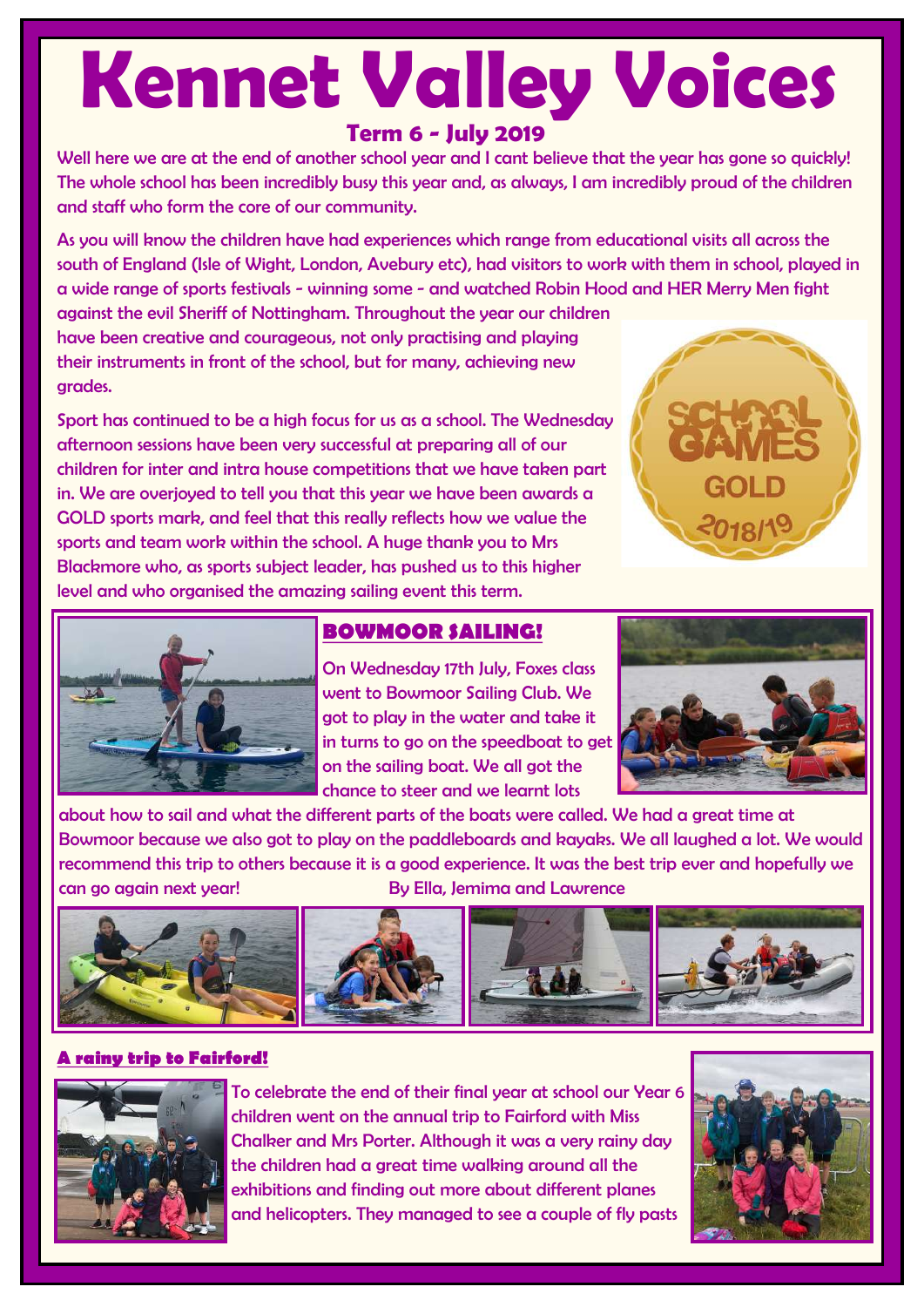



#### **Thatcham Discovery Centre**

At the end of term our Reception, Year 1, 2 and 3 children all set off for a day exploring the Thatcham discovery centre. The children and adults had a wonderful day there in the warm sunshine.

They had several activities to do there, which included pond dipping, looked for habitats and the animals that might live there and an search for wild and exotic flowers in a meadow. This was to follow up for work they had been doing in the classroom this term.





# **Salisbury Leavers Service**

At the start of July Year 6 children went to Salisbury Cathedral to take part in a Diocese leavers service. This is an important part of our



children leaving the school before they start on the next chapter of their lives at secondary school.



It was a lovely day out together, where our pupils had the opportunity to work with children from other schools in Wiltshire. The day ended with a collective worship together and a blessing outside of the Cathedral. We hope that all of our Year 6 children enjoyed the day as much as we did.

#### **KidZania**

At the end of term 6 Otters and Foxes classes travelled to London to visit KidZania, which is an indoor city run by the kids! It is designed for children aged 4-14 and blends learning and reality with entertainment. Children were able to explore the city, trying out different jobs while earning KidZos - the official currency of this inspiring mini world. It was clear from the buzz of excitement

that all of the children had a fantastic time - the adults on the trip were very jealous that they weren't allowed to join in as well. Favourite jobs to do were air conditioner repair man, news reporter and window cleaner.







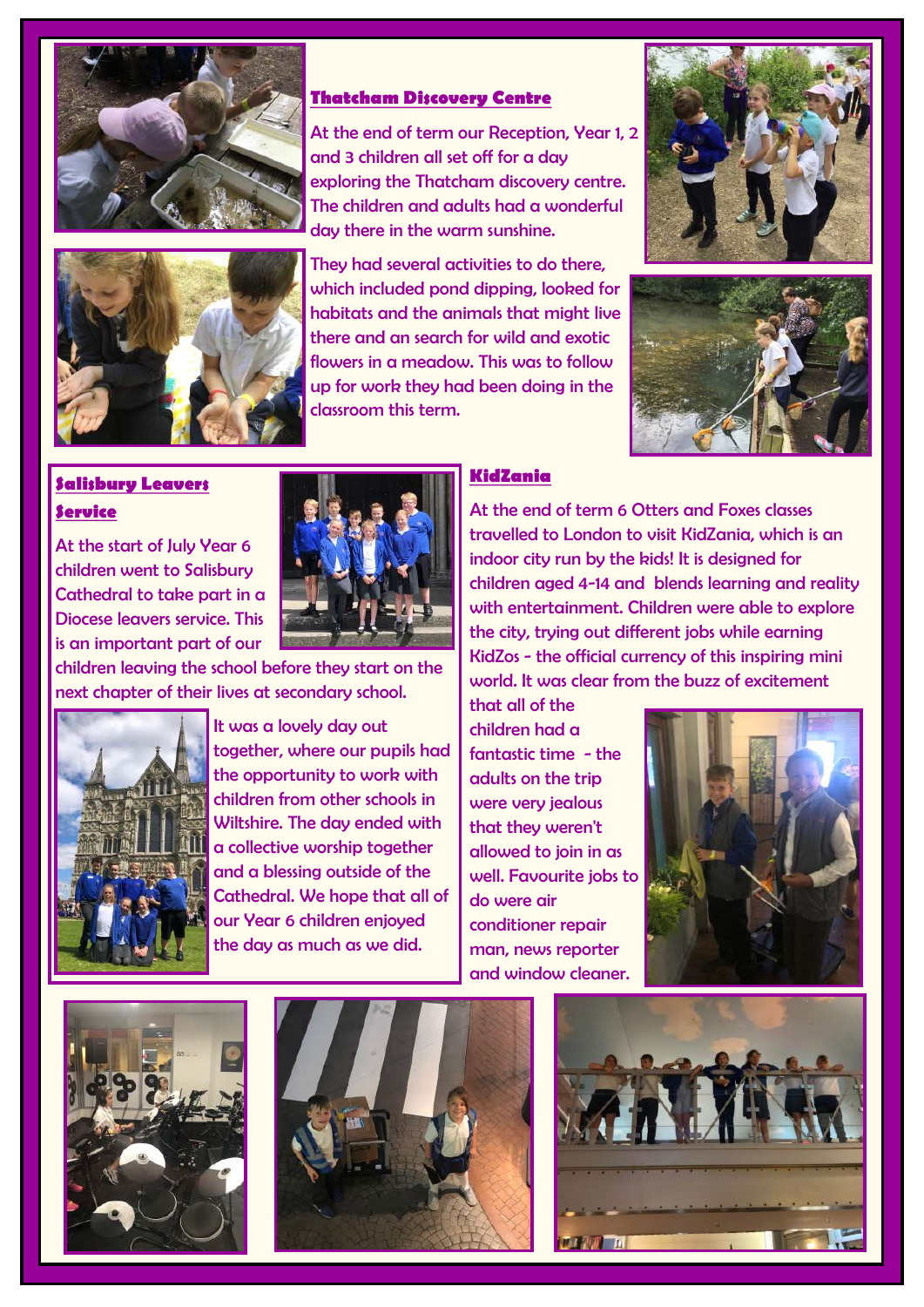#### **Dig, Dig, Dig!**

Right at the end of term all the children had the opportunity to take part in an archaeological dig on Mrs Hues' farm. The archaeologists were from Southampton and Leicester universities. It gave the children a fascinating insight into the world of archaeology and several of our children found artefacts, which will be





included in a future exhibition, with our school being named as the finders of these things. The visiting professors also talked to the children about being able to do a mini dig in their own gardens - I wonder what we could find as a whole school? Whilst at the farm all of

the children were treated to an ice-lolly as they had been working so hard.

A huge thank you to Mrs Hues for organising this tremendous day.





#### **School uniform Reminder**

#### Daily Uniform

Royal blue Jumper or Cardigan,

White collard T-shirt or shirt.

Grey Trousers, Skirt, Pinafore dress or Shorts Grey Tights/socks or white socks

Smart Black shoes

Blue/white Stripe or gingham dress

# **Martha's Gymnastic story**

Four years of training and practice led me down to



the end of term gymnastic competition 2019 . Earlier this year Caleb and Isabella joined my advanced group and this really help me with my confidence in performing. Normally I do my routine by myself but this year Bella offered to do it with me. Most of the pupils and teachers watched us do our routine at Kennet Valleys Got Talent so we got a big confidence boost from that. We have been practising for at least 4 weeks when it all came down to the moment we had been waiting for. When Bella and I walked onto the mats we could feel our nerves creeping into our heads. We had just finished our performance when we found out we had come 1st place in the duo competition.

I can't forget how well Caleb came too. He came 1st place in the solos. This was a really fulfilling experience. I am so glad I got to share my gymnastics story with you.

Martha Caudle

#### Sports Kit

Plain white round neck T-shirt, Plain navy blue shorts or jogging bottoms White socks. Blue hoodie or jumper

Trainers on their sports afternoons.

We will be giving all children a new water bottle in September. They will be able to keep their purple bottles to use in PE sessions at the hall on a Wednesday.

Stud earrings may be worn throughout the school day, apart from during swimming or PE sessions when they must be either taken out by the child or can be taped up. No other jewellery should be worn.

Please could all hair, which is collar length or longer, be tied up at all times throughout the school day, not just for PE or swimming sessions. From September we are also asking for hairbands/alice bands to be plain and not to have any large embellishments such as cat ears, large bows or flowers.